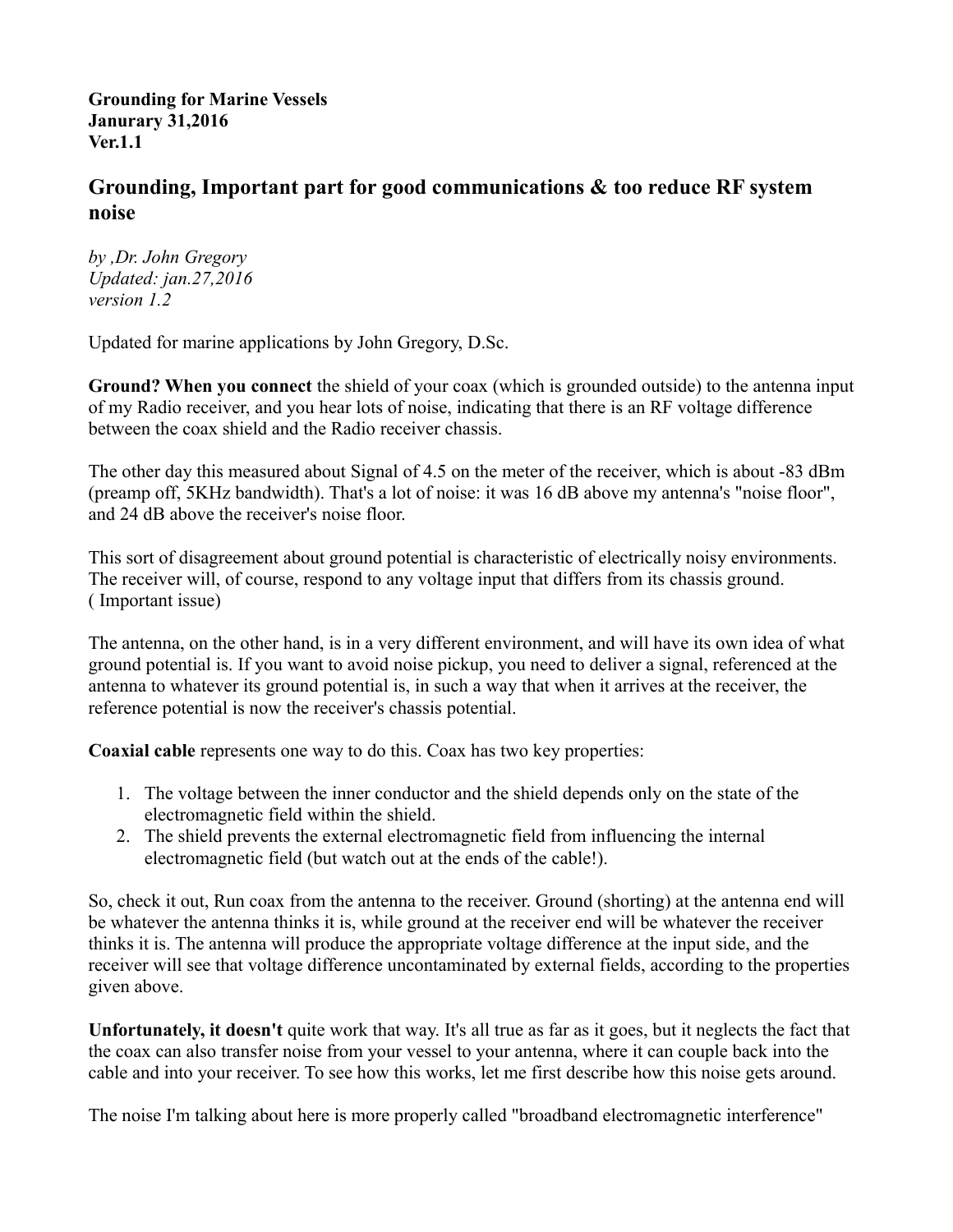(EMI). It's made by computers, lamp dimmers, televisions, motors,Inverters of some manufactures type, and certain digital display devices, and other modern gadgets. In many cases.

However, even when I turn them off, the noise in the vessel doesn't go down very much, because my neighboring vessels while close by all have them too. In any case, one of the worst offenders is my computer, inverter,which is such a handy radio companion I'm not about to turn it off.

Some of this noise is radiated, but the more troublesome component of this is conducted noise that follows rifer (refrigeration), inverter, and battery chargers,in the grounding wires.

Any sort of cable supports a "common mode" of electromagnetic energy transport in which all of the conductors in the cable are at the some potential, but that potential differs from the potential of other nearby conductors ("ground"). The noise sources of concern generate common mode waves on power, telephone, and CATV cables which then distribute these waves around your marina. They also generate "differential" mode waves, but simple filters can block these so they aren't normally a problem.

**So, let's say** you have a longwire antenna (back Stay) attached to a coaxial cable through an MLB ("Magnetic Longwire Balun" [sick]). Suppose your next door neighbor turns on a dimmer switch or any electrical component.

The resulting RF interference travels out his grounding and positive power lines on the dock box, in couples through yours, through your receiver's power cord to its chassis, and out your coaxial cable to your MLB. Now on coax, a common mode wave is associated with a current on the shield only, while the mode we want the signal to be in, the "differential" mode, has equal but opposite currents flowing on shield and inner conductor. The MLB works by coupling energy from a current flowing between the antenna wire and the coax shield into into the differential mode. But wait a second: the current from the antenna flows on the coax shield just like the common mode current does.

Does this mean that the antenna mode is contaminated with the noise from your neighbor's dimmer? The answer is a resounding, and unpleasant, yes! The way wire receiving antennas work is by first moving energy from free space into a common mode moving along the antenna wire, and then picking some of that off and coupling it into a mode on the feedline. In this case, the common mode current moving along the antenna wire flows into the common mode of the coax, and vice versa. The coax is not just feed-line: it's an intimate part of the antenna! Furthermore, as we've seen, it's connected back through your electrical wiring to your neighbor's dimmer switch. You have a circuitous but electrically direct connection to this infernal noise source. No wonder it's such a nuisance!

**The solution is** to somehow isolate the antenna from the common mode currents on the feed-line. One common way to do this is with a balanced "dipole" antenna. Instead of connecting the feed-line to the wire at the end, connect it to the middle. Now the antenna current can flow from one side of the antenna to the other, without having to involve the coax shield. This by the way is being done when using an Antenna Tuner.

Unfortunately, removing the necessity of having the coax be part of the antenna doesn't automatically isolate it: a coax-fed dipole is often only slightly quieter than an end-fed longwire. A "balun", a device which blocks common mode currents from the feedline, is often employed. This can improve the situation considerably. Note that this is not the same device as the miscalled "Magnetic Longwire Balun".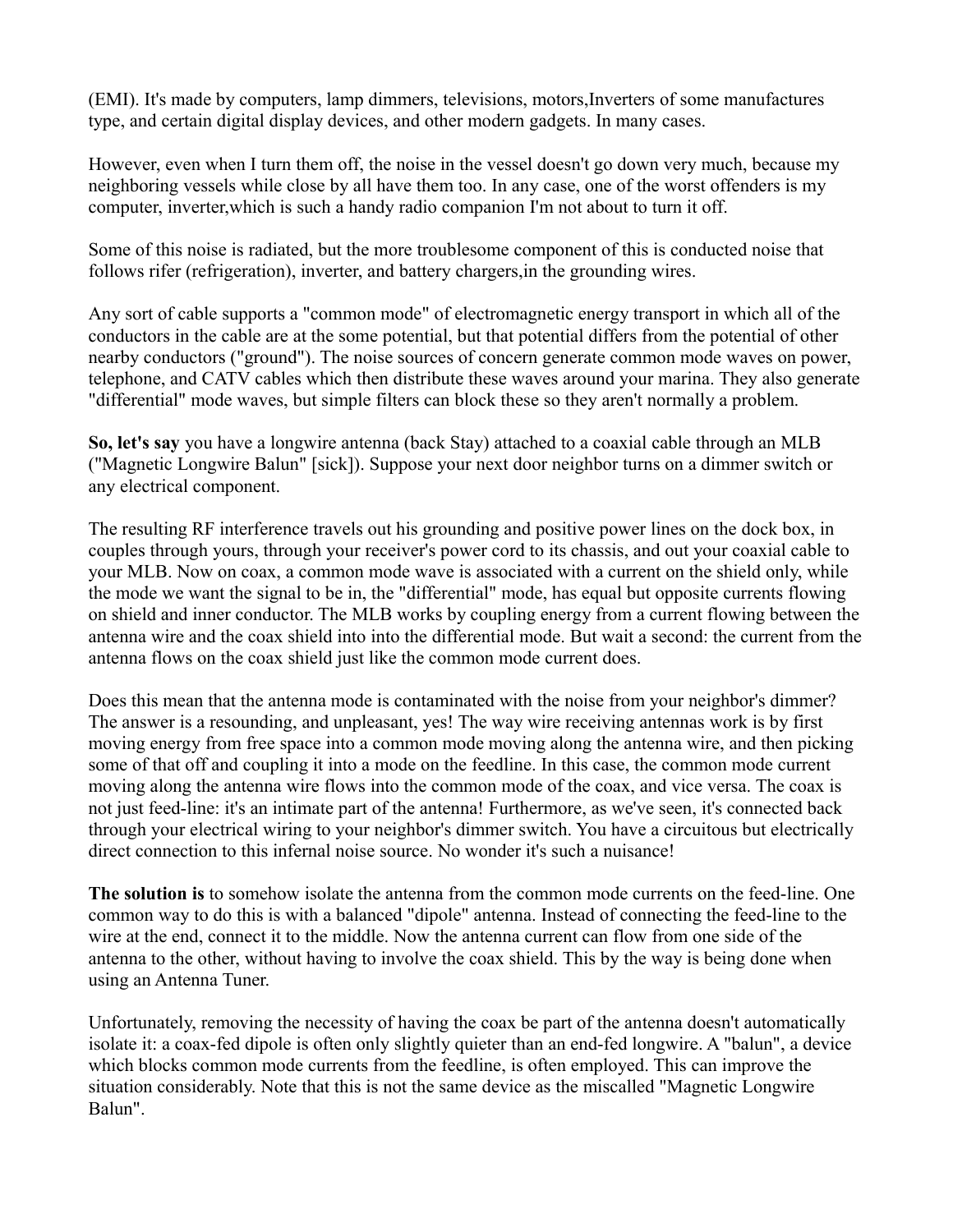**Another way** is to ground the coaxial shield, "short circuiting" the common mode. Antenna currents flow into such a ground freely, in principle not interacting with noise currents. The best ground for such a purpose will be a earth ground (sea water grounding plate) near the antenna and away from other noise making devices.( Rope Antenna ground shoe ).

**Unfortunately,** none of these methods is generally adequate by itself in the toughest cases. Baluns are not perfectly effective at blocking common mode currents. Even the best balun can be partially defeated if there's any other unsymmetrical coupling between the antenna and feedline. Such coupling can occur if the feedline doesn't come away from the antenna at a right angle. Grounds are not perfect either. Cable burial generally lets some energy leak through. A combination of methods is usually required, both encouraging the common mode currents to take harmless paths (grounding) and blocking them from the harmful paths (baluns and/or burial).

The required isolation to reach the true reception potential of the vessel can be large. According to the measurements I quoted above, for my vessel the antenna noise floor is 18 dB below the conducted noise level at 10 MHz. 18 dB of isolation would thus make the levels equal, but we want to do better than that: we want the pickup of common mode EMI to be insignificant, at least 5 dB down from the antenna's floor. In many locations the situation gets worse at higher frequencies as the natural noise level drops and therefore I become more sensitive: even 30 dB of isolation isn't enough to completely silence the common mode noise (but 36 dB is enough, except at my computer's CPU clock frequency of 25 MHz).

**Getting rid of** the conducted noise can make a huge difference in the number and kinds of stations you can pick up: the 18 dB difference between the conducted and natural noise levels in the case above corresponds to the power difference between a 300 kW major world broadcaster and a modest 150 watt transmitterin a regional station nor the ham radio operator docked next to you or across the marine.

The method I use is to ground the cable shield at two ground plates or connecting two thru holes and isolating from the vessel DC grounding system. Rope Antenna has two such devices, DC Block for the antenna tuner and other other DC Blocker that isolates the ground loop and reduces the noise at the receiver.

The scheme of alternating blocking methods with grounds will generally be the most effective.

The ground sea plate on the outside bottom of the vessel provides a place for the common mode noise current to go, far from the antenna where it cannot couple significantly. The ground plate at the base of my Rope Antenna provides a place for the antenna current to flow, at a true ground potential relative to the antenna potential.

Remember that proper grounding practice for electrical wiring has very little to do with RF grounding. The purpose of an electrical ground is to be at a safe potential (a few volts) relative to non-electrical grounded objects like plumbing. At an operating frequency of 50/60 Hz, it needs to have a low enough impedance (a fraction of an ohm) that in case of a short circuit a fuse or breaker will blow immediately.

At RF such low impedance s are essentially impossible: even a few centimeters of thick wire is likely to exhibit an inductive impedance in the ohm range at 10 MHz (depends sensitively on the locations and connections of nearby conductors). Actual ground connections to real soil may exhibit resistive impedances in the tens of ohms. Despite this, a quiet RF ground needs to be within a fraction of a microvolt of the potential of the salt or fresh water.